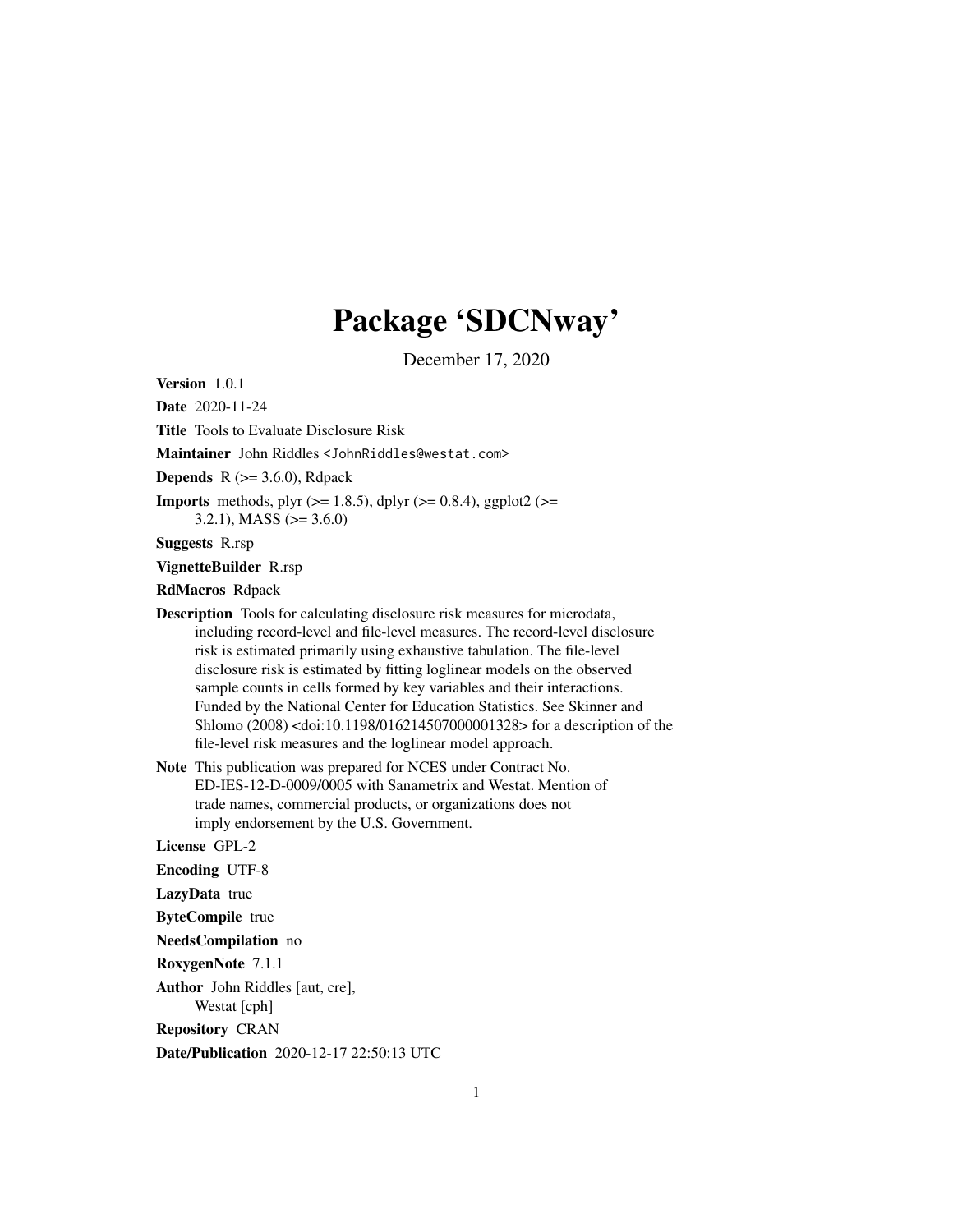### <span id="page-1-0"></span>R topics documented:

| Index |  |  |  |  |  |  |  |  |  |  |  |  |  |  |  |  |  |  |  |
|-------|--|--|--|--|--|--|--|--|--|--|--|--|--|--|--|--|--|--|--|
|       |  |  |  |  |  |  |  |  |  |  |  |  |  |  |  |  |  |  |  |
|       |  |  |  |  |  |  |  |  |  |  |  |  |  |  |  |  |  |  |  |
|       |  |  |  |  |  |  |  |  |  |  |  |  |  |  |  |  |  |  |  |

exampledata *A subset of the 1992 National Adult Literacy Study (NALS) prison study public-use microdata file.*

#### Description

A subset of the 1992 National Adult Literacy Study (NALS) prison study public-use microdata file. It has 20 variables and 182 records.

#### Usage

data(exampledata)

#### Format

An object of class "data.frame";

<span id="page-1-1"></span>sdc\_extabs *Calculate risk measures through exhaustive tabulations, Mu-Argus, and other methods.*

#### Description

This function primarily uses the exhaustive tabulation method to quantify disclosure risk. It tabulates cell counts for different combinations of variables provided by the user. Using these counts, this function identifies variable categories and records which are considered high risk for disclosure. File-level re-identification risk measures are also provided, e.g., Mu-Argus (Polettini 2003) and the risk metrics promosed in El Emam (2011).

#### Usage

```
sdc_extabs(
  data,
  ID = NULL,weight = NULL,varpool = names(data),
  forcelist = character(0),forcenum = 1,
  missingdef = list(),
```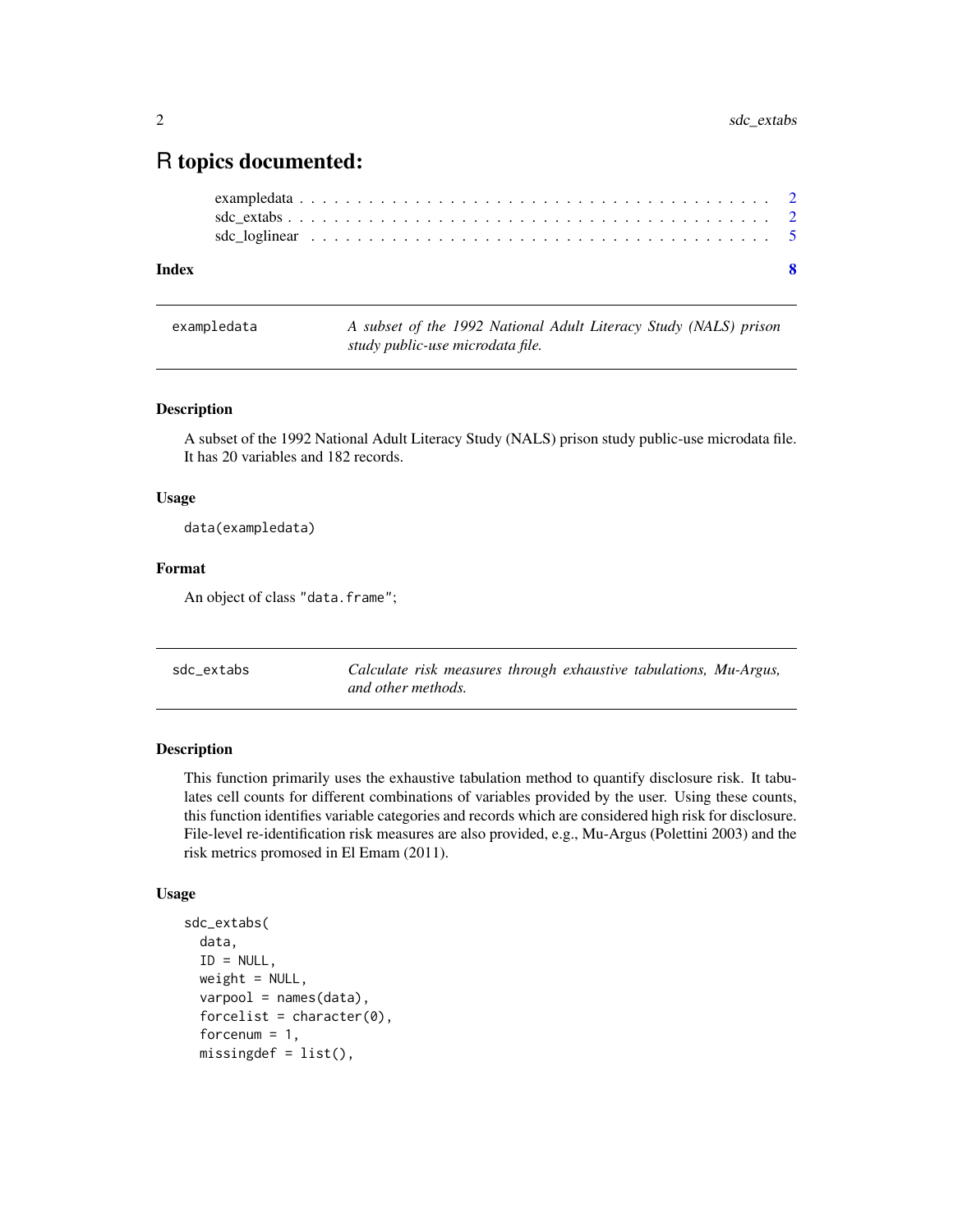sdc\_extabs 3

```
mindim = 1,
 maxdim = 2,
 threshold = NULL,
 wgtthreshold = NULL,
 condition = NULL,
 output_filename = NULL,
 tau = 0.2,
 tau2 = 0.2,
 include_mu_argus = TRUE
\lambda## S3 method for class 'sdc_extabs'
print(x, cutoff = 50, summary\_outfile = NULL, ...)## S3 method for class 'sdc_extabs'
plot(x, plotpath = NULL, plotvar1 = character(0), plotvar2 = character(0), ...)
```
#### Arguments

| data         | Data frame containing the data for which we are to measure disclosure risk.<br>Unexpected behavior may result if any column name begins with a period.                                                                                                                                                                                                                     |
|--------------|----------------------------------------------------------------------------------------------------------------------------------------------------------------------------------------------------------------------------------------------------------------------------------------------------------------------------------------------------------------------------|
| ID           | Name of column which identifies records. If NULL (default), an ID column<br>named .ROW_NUMBER is created and used in reports.                                                                                                                                                                                                                                              |
| weight       | Column name for sampling weights. NULL or empty if none.                                                                                                                                                                                                                                                                                                                   |
| varpool      | Vector of column names over which to form tables.                                                                                                                                                                                                                                                                                                                          |
| forcelist    | Vector of variable names. Some are included in all tabulations. Optional.                                                                                                                                                                                                                                                                                                  |
| forcenum     | Number of variables in forcelist that are mandatory for all tabulations. That<br>is, all tabulations will have a number of variables from forcelist exactly equal to<br>forcenum.                                                                                                                                                                                          |
| missingdef   | A named list specifying missing values. The names correspond to column names<br>in data.                                                                                                                                                                                                                                                                                   |
| mindim       | Integer specifying the minimum number of varpool variables (including forcelist<br>variables) that can be used to form tables.                                                                                                                                                                                                                                             |
| maxdim       | Integer specifying the maximum number of varpool variables (including lcode-<br>forcelist variables) that can be used to form tables.                                                                                                                                                                                                                                      |
| threshold    | Threshold to determine the number of violations in terms of cell counts. If<br>the number of cases in a cell is less than threshold, the cell is flagged as a<br>violation. If threshold is NULL and wgthreshold is not NULL, then only a<br>weighted threshold will be used. If both are NULL, threshold will be set to 3<br>and the weighted threshold will not be used. |
| wgtthreshold | Threshold to determine violations in terms of weighted cell counts. If NULL, a<br>weighted threshold will not be used.                                                                                                                                                                                                                                                     |
| condition    | Character string describing how weighted and unweighted thresholds are com-<br>bined when both are used. If used, it must be "and" or "or" (case insensitive).<br>This parameter is ignored if weight is NULL.                                                                                                                                                             |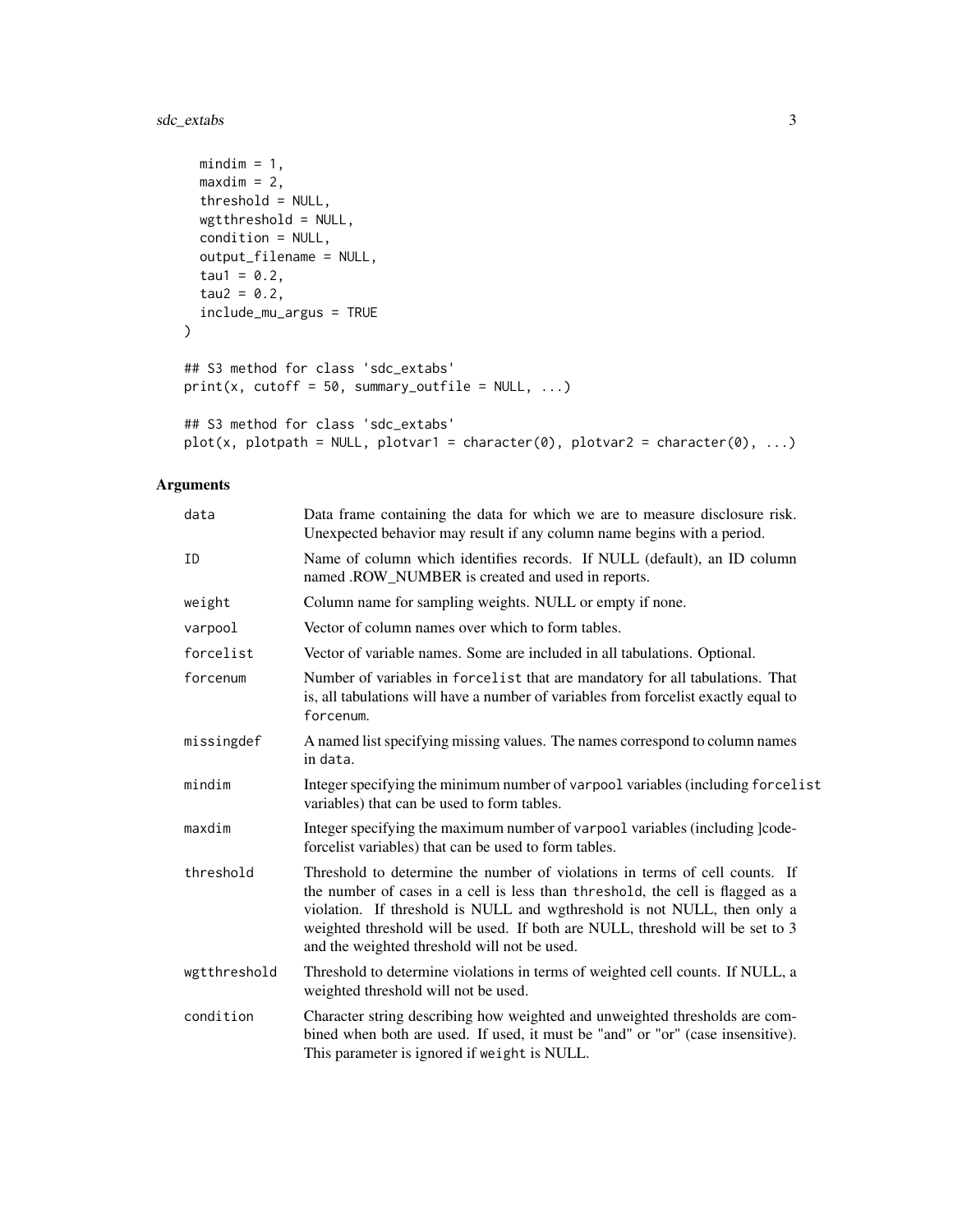<span id="page-3-0"></span>

| output_filename  |                                                                                                                                                                                                                                                          |
|------------------|----------------------------------------------------------------------------------------------------------------------------------------------------------------------------------------------------------------------------------------------------------|
|                  | Name of the csv file to save the data set with violation counts and Mu-Argus<br>scores attached. NULL if no output file is to be saved.                                                                                                                  |
| tau1             | A threshold to compute the risk measure, pRa. See User Manual for more de-<br>tails.                                                                                                                                                                     |
| tau2             | A threshold to compute the risk measure, jRa. This parameter is ignored if<br>weight is NULL. See User Manual for more details.                                                                                                                          |
| include_mu_argus |                                                                                                                                                                                                                                                          |
|                  | Flag indicating whether Mu-Argus and El-Emam metrics should be calculated.                                                                                                                                                                               |
| X                | An object of class sdc_extabs, as returned by the sdc_extabs function.                                                                                                                                                                                   |
| cutoff           | The number of variable categories with the highest percentage of cell violations<br>for each table dimension. Default is 50.                                                                                                                             |
| summary_outfile  |                                                                                                                                                                                                                                                          |
|                  | Name of summary output .txt file. If not NULL, console output is copied to<br>the file. Default is NULL (no logging of output). Errors and warnings are not<br>diverted (consider running in batch mode if logging of errors and warnings is<br>needed). |
|                  | Currently unused. For NextMethod compatibility.                                                                                                                                                                                                          |
| plotpath         | Directory to save plots. Plots are saved as <i>jpeg</i> files (quality = $100\%$ ). If the<br>directory does not exist, it is first created. If plotpath is NULL (default), plots<br>are not saved.                                                      |
| plotvar1         | A vector of names of discrete variables for boxplots. If none, boxplots are not<br>produced.                                                                                                                                                             |
| plotvar2         | A vector of names of continuous variables for scatterplots. If none, scatterplots<br>are not produced.                                                                                                                                                   |

#### Details

If a specified missing value contains only whitespace, it will match any element with only whitespace. NA values in data are treated as missing regardless of missingdef. If you do not want NA values to be treated as missing, please recode them before passing the data to this function.

Note that if a weight variable is not provided, the number of statistics and plots that are produced is significantly reduced.

#### Value

An object of type sdc\_extabs. Internally, a named list of statistics.

- *tabulation* Cell counts and violation flags. Represented as a list with each element corresponding to a varpool combination.
- *data\_with\_statistics* The original data with new columns showing statistics such as violation counts and Mu-Argus score for each record.
- *recoded\_data\_with\_statistics* Same as data\_with\_statistics but with missing value recodes.
- *mu\_argus\_summary* Summary table of Mu-Argus by cell count. For this summary, all variables in varpool are used to define a cell. If weight is NULL, then this summary is omitted.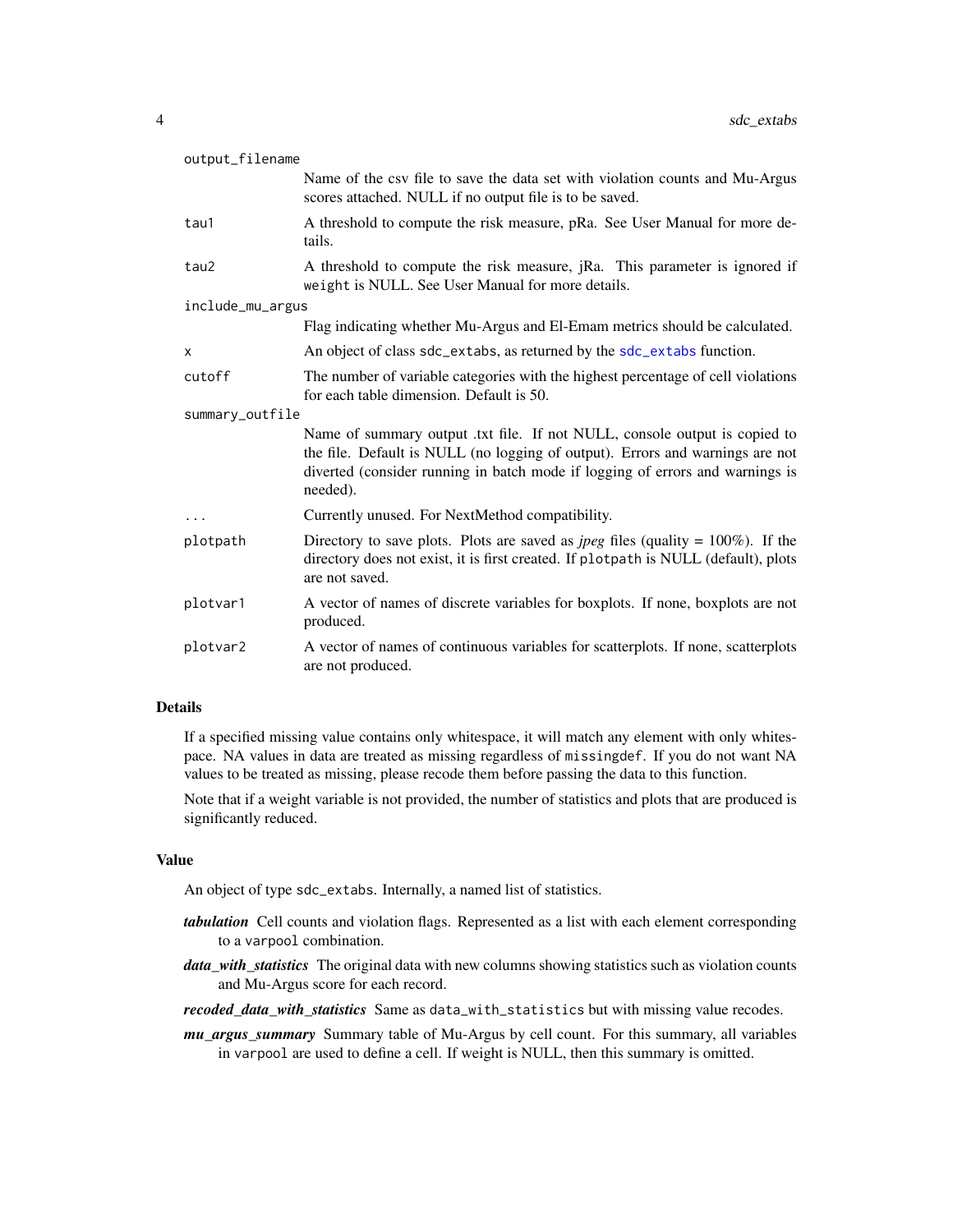- <span id="page-4-0"></span>*el\_emam\_measures* List of file-level re-identification risk measures.
- *percent\_violations\_by\_var\_and\_level* Table with percent of records that are in violation for each variable/category.
- *percent\_violations\_by\_dim\_var\_and\_level* Table with percent of cells that are in violation for each dimension/variable/category.

*options* Options provided to sdc\_extabs by the user, such as missingdef, mindim, etc.

#### Methods (by generic)

• print: S3 print method for sdc\_extabs objects

Prints a nicely formatted version of the percent record violations by variable/category and percent cell violations by dimension/variable/category

• plot: S3 plot method for sdc\_extabs objects Produces boxplots and scatterplots of violation counts and mu-argus scores.

#### References

El Emam K (2011). "Methods for the de-identification of electronic health records for genomic research." *Genome medicine*, 3(4), 25. doi: [10.1186/gm239,](https://doi.org/10.1186/gm239) <https://doi.org/10.1186/gm239>.

Polettini S (2003). "Some remarks on the individual risk methodology." *Joint ECE/EUROSTAT Work Session on Data Confidentiality, Luxembourg*. [https://www.unece.org/fileadmin/DAM/](https://www.unece.org/fileadmin/DAM/stats/documents/ece/ces/2003/04/confidentiality/wp.18.s.e.pdf) [stats/documents/ece/ces/2003/04/confidentiality/wp.18.s.e.pdf](https://www.unece.org/fileadmin/DAM/stats/documents/ece/ces/2003/04/confidentiality/wp.18.s.e.pdf).

#### Examples

```
data(exampledata)
vars <- c("BIB1201", "BIC0501", "BID0101", "BIE0601", "BORNUSA", "CENREG",
          "DAGE3", "DRACE3", "EDUC3", "GENDER")
results <- sdc_extabs(exampledata,
                      ID="CASEID",
                      weight="WEIGHT",
                      varpool=vars,
                      mindim=2,
                      maxdim=3,
                      missingdef=list(BIE0601=5),
                      wgtthreshold=3000,
                      condition="or")
print(results, cutoff=15)
plot(results, plotvar1="BORNUSA", plotvar2="WEIGHT")
```
sdc\_loglinear *Calculates file-level risk measures using a loglinear model.*

#### **Description**

Calculates file-level risk measures using a loglinear model.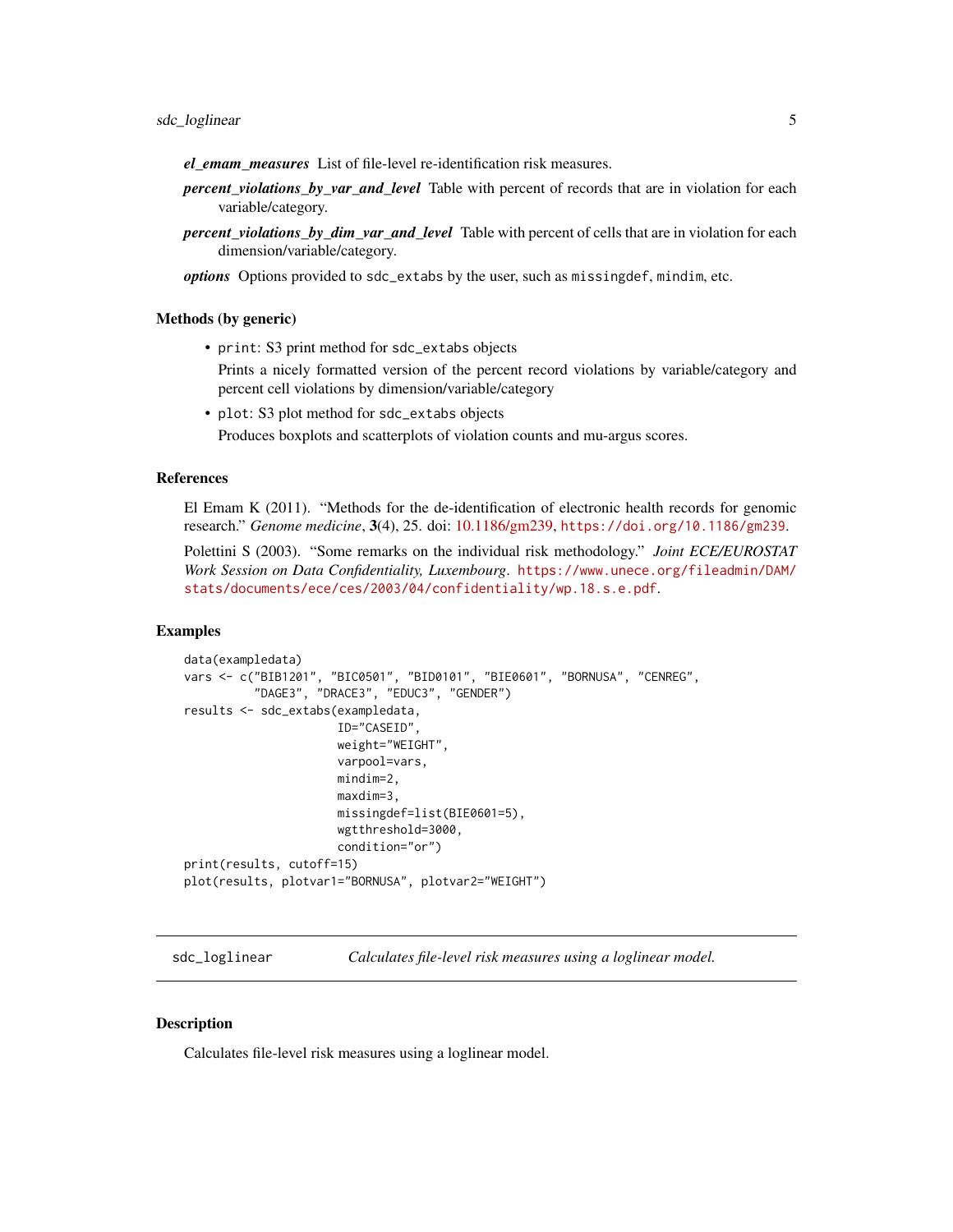#### Usage

```
sdc_loglinear(
 data,
 weight,
 varpool,
 degree = 2,
 numiter = 40,
 epsilon = 0.001,
 blanks_as_missing = TRUE,
 output_filename = NULL
\mathcal{L}## S3 method for class 'sdc_loglinear'
print(x, summary-outfile = NULL, ...)## S3 method for class 'sdc_loglinear'
plot(x, plotpath = NULL, plotvar1 = character(0), plotvar2 = character(0), ...)
```
#### Arguments

| data              | Data frame containing the data to be evaluated.                                                                                                                                                                                |
|-------------------|--------------------------------------------------------------------------------------------------------------------------------------------------------------------------------------------------------------------------------|
| weight            | Column name for sampling weights.                                                                                                                                                                                              |
| varpool           | Vector of column names to be used in model.                                                                                                                                                                                    |
| degree            | Highest degree of interaction terms to be used in the model.                                                                                                                                                                   |
| numiter           | Maximum number of iterations to run iterative proportional fitting for the log-<br>linear model.                                                                                                                               |
| epsilon           | Maximum deviation allowed between observed and fitted margins.                                                                                                                                                                 |
| blanks_as_missing |                                                                                                                                                                                                                                |
|                   | If TRUE, character and factor variables that are blank or pure white space are<br>treated as missing values.                                                                                                                   |
| output_filename   |                                                                                                                                                                                                                                |
|                   | Name of the csy file to save the data set with record-level risk measures, taul rec<br>and .tau2_rec, attached. NULL if no output file is to be saved.                                                                         |
| X                 | Object of class sdc_loglinear, as returned by sdc_loglinear.                                                                                                                                                                   |
| summary_outfile   |                                                                                                                                                                                                                                |
|                   | Name of summary output .txt file. If not NULL, console output is copied to<br>the file. Default is NULL (no logging of output). Errors and warnings are not<br>diverted (consider running in batch mode if logging is needed). |
| .                 | Currently unused. For NextMethod compatibility.                                                                                                                                                                                |
| plotpath          | Directory to save plots. Plots are saved as <i>jpeg</i> files (quality = $100\%$ ). If the<br>directory does not exist, it is first created. If plotpath is NULL (default), plots<br>are not saved.                            |
| plotvar1          | A vector of names of discrete variables for boxplots. If none, boxplots are not<br>produced.                                                                                                                                   |
| plotvar2          | A vector of names of continuous variables for scatterplots. If none, scatterplots<br>are not produced.                                                                                                                         |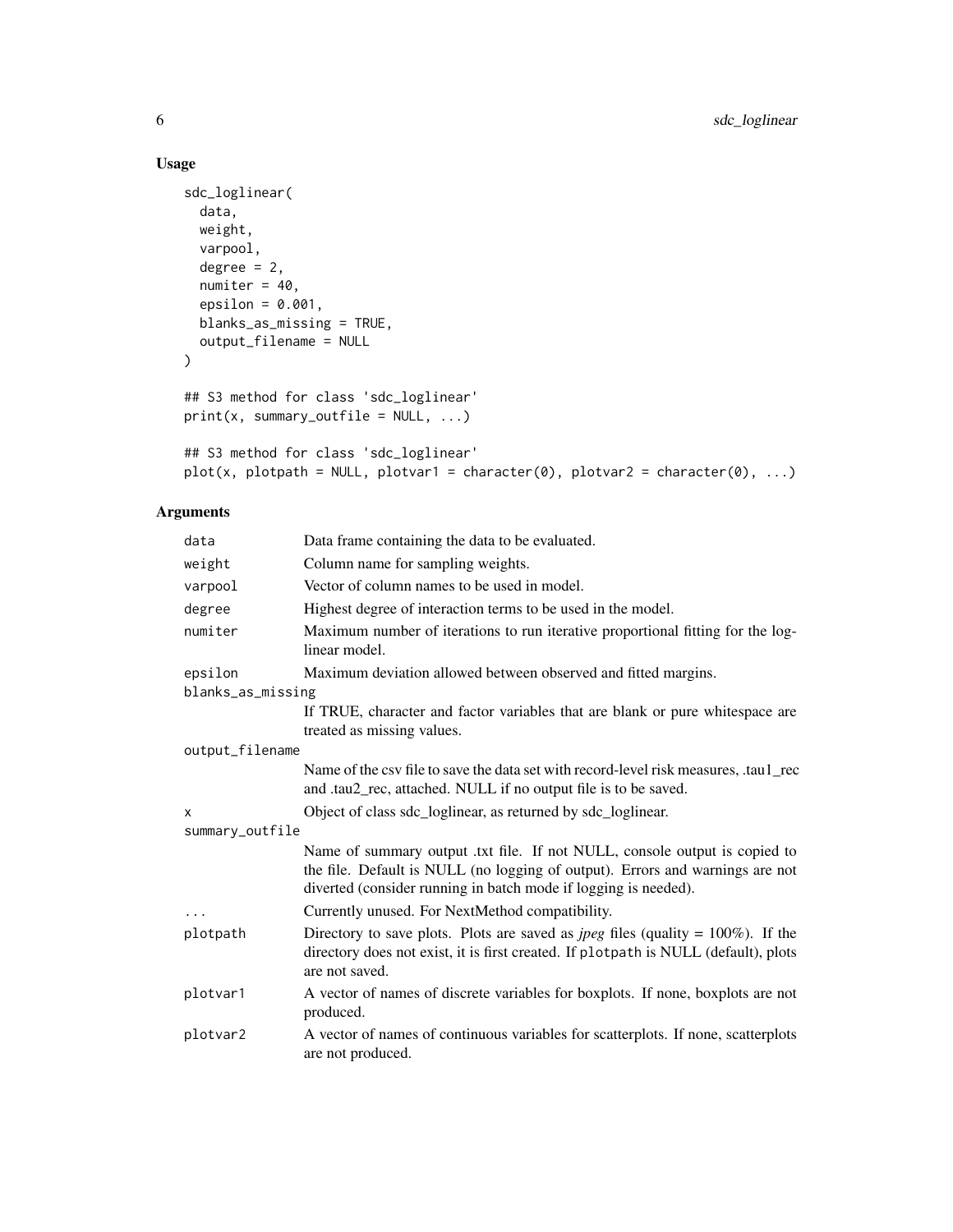sdc\_loglinear 7

#### Details

The data should not contain any missing values among varpool variables or the weight variable.

#### Value

An object of type sdc\_loglinear containing calculated risk measures.

#### Methods (by generic)

- print: S3 print method for sdc\_loglinear objects Prints tables of file-level reidentification risk measures.
- plot: S3 plot method for sdc\_loglinear objects Produces boxplots and scatterplots of record-level risk measures, tau1 and tau2, of the degree specified in the original call to sdc\_loglinear.

#### Examples

```
data(exampledata)
vars <- c("BORNUSA", "CENREG", "DAGE3", "DRACE3", "EDUC3", "GENDER")
wgt <- "WEIGHT"
results <- sdc_loglinear(exampledata, wgt, vars, degree=3)
print(results)
plot(results, plotvar1="BORNUSA", plotvar2="WEIGHT")
```